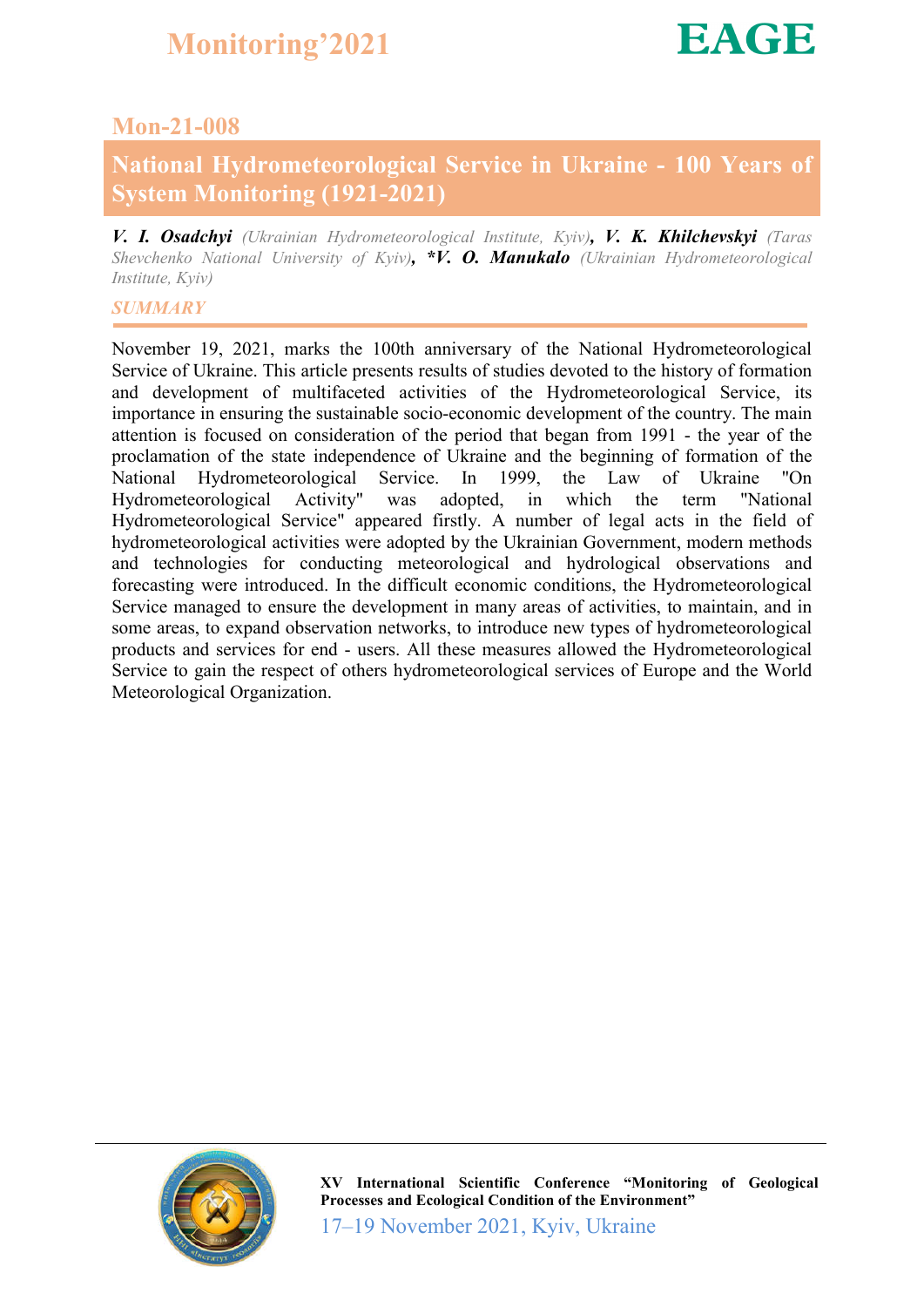## Monitoring'2021



#### Introduction

Data of hydrometeorological services are necessary for assessing a current and expected state of the atmosphere and hydrosphere of the Earth (Convention, 1947). Measurements on networks of hydrometeorological services made it possible to establish a fact of global climate changes and to begin developing recommendations for adapting society to these changes. In 2021, the Hydrometeorological Service of Ukraine will celebrates 100 years. During 1921-2021 it passed a difficult path, at each of periods of which it was necessary to solve new tasks that arose in accordance with time requirements: from the creation of observations networks and programs in 1920-1930 to the development of the National Hydrometeorological Service in the independent Ukraine. The history of the Hydrometeorological Service was considered in publications (Lipinskyi, 2015; Khilchevskyi, Osadchyi, 2016; Manukalo et al., 2019). In particular, authors of the article (Khilchevskyi, Osadchyi, 2016) for the first time substantiates the selection of several periods in its history. *The purpose of this article* is to consider activities of the Hydrometeorological Service of Ukraine since 1991, period of the Ukraine's independence.

#### Method of investigation

The article has been prepared on results of the study which was carried out by authors on basis of analysis of Ukrainian publications, as well as their own long-term personal experience.

#### Results

#### *1. From the history of the Hydrometeorological Service of Ukraine*

On November 19, 1921, the Government of the former Ukrainian Socialist Soviet Republic adopted a decree "On the meteorological service in Ukraine." In 1929 the Government of the former USSR adopted a decree "On the unification of the hydrological and meteorological services of the USSR". The USSR Hydrometeorological Committee united all hydrological and meteorological services available on the territory of the USSR. In 1929, the Hydrometeorological Committee was created under the Council of People's Commissars of the Ukrainian Socialist Soviet Republic (Table 1).

#### *2. National Hydrometeorological Service in the years of independence of Ukraine*

On August 24, 1991 Ukraine was proclaimed the sovereign state. On November 27, 1991, the Ukrainian Government issued the resolution "On the establishment of the State Committee of Ukraine for Hydrometeorology". The following task of the Committee was determined: "... providing the population, republican and local authorities and management with hydrological, meteorological and other information, forecasting the state of weather, water content of water bodies, pollution of the atmosphere and the natural environment ...". Mr M.P. Skrypnyk was nominated as the Chairman of the Committee. In February 1993 he was replaced by Mr V.M. Lipinskyi, who was also appointed the Permanent Representative of Ukraine to the World Meteorological Organization (WMO). Since 1999, a number of administrative reforms took place, as a result of which the Hydrometeorological Service fell under the jurisdiction of the Ministry of Ecology and Natural Resources (1999-2005), the Ministry for Emergencies and Protection of Population from Consequences of the Chernobyl Disaster (2005- 2010). At the end of 2011, within the framework of the next reform the Department of Hydrometeorology was created in the central office of the Ministry of Emergencies without a status of a legal entity. In 2012, this department was already the part of the State Emergency Service of Ukraine.

#### *2.1. Development of the regulatory framework*

Development of the Hydrometeorological Service took place in difficult conditions: there was no legal basis for its activities; technological equipment significantly lagged behind equipment of services in developed European countries; there was no production of hydrometeorological equipment in Ukraine; there was only one scientific organization - the Ukrainian Scientific Research Hydrometeorological Institute; the budget funding did not cover costs necessary for maintenance and



17–19 November 2021, Kyiv, Ukraine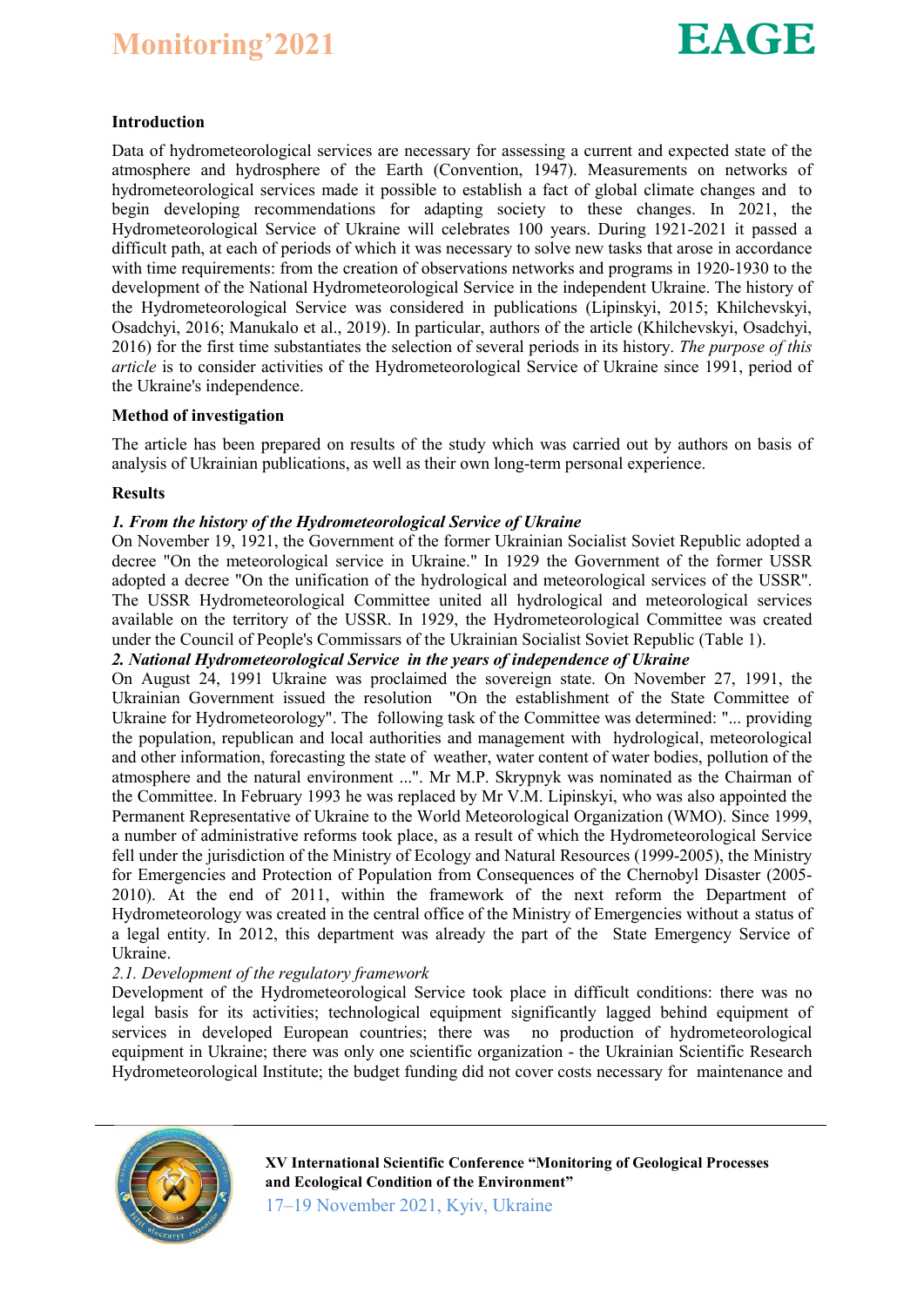# Monitoring'2021



development of the Service; a number of social issues hindered strengthening of personnel potential.

*Table 1 Periods in the history of the Hydrometeorological Service of Ukraine, 1921-2021 (source: Khilchevskyi, Osadchyi, 2016)*

| <b>Period</b> | Years       | <b>Characteristics of the period</b>                                                                                                                                                                                |  |  |
|---------------|-------------|---------------------------------------------------------------------------------------------------------------------------------------------------------------------------------------------------------------------|--|--|
| First         | before 1920 | lack of a unified networks of systematic hydrometeorological                                                                                                                                                        |  |  |
|               |             | observations on the territory of Ukraine                                                                                                                                                                            |  |  |
| Second        | 1921-1941   | establishment of the Ukrainian Hydrometeorological Service as part                                                                                                                                                  |  |  |
|               |             | of the Hydrometeorological Service of the former USSR.                                                                                                                                                              |  |  |
| Third         | 1941-1945   | hydrometeorological support of the Red Army's military operations<br>during World War II as part of military unit of the Red Army                                                                                   |  |  |
|               |             |                                                                                                                                                                                                                     |  |  |
| Fourth        | 1946-1991   | Developing and expanding types of observation and forecasts,<br>establishing networks and programs of environmental monitoring.<br>under an auspice of the Hydrometeorological Service of the former<br><b>USSR</b> |  |  |
| Fifth         | 1991-2011   | activities of the National Hydrometeorological<br>Service<br>1n<br>independent Ukraine as a separate governmental body                                                                                              |  |  |
| Sixth         | від 2011    | the Hydrometeorological Service without a status of a legal entity in<br>the Ministry of Emergencies, since 2012- the State Emergencies<br>Service                                                                  |  |  |

To overcome these problems in 1993 measures to stabilize and maintain the functioning of the Hydrometeorological Service in conditions of insufficient financial and logistical support were developed. In 1994, the Concept for development of the Hydrometeorological Service for the period up to 2005 was developed and approved. In 1999, the Verkhovna Rada adopted the Law "On Hydrometeorological Activity", in which: the term "hydrometeorological service" appeared; principles of state policy in the field of hydrometeorological activities were fixed; definition of the state system of hydrometeorological observations was given. A national base of regulatory documents was developed - national and industry standards, guidelines and methodological recommendations. *2.2. Scientific and technical development and international activities*

In formulating the policy of scientific and technical development the following issues were taken into account: needs in new technologies; available researches and production potential of institutions and enterprises of Ukraine. To create a branch of hydrometeorological instrument making, the State Program "Meteorology" was developed (adopted by the Government in 1996 and extended for another five years in 2001). This made it possible to start a re-equipment of the Service with domestic equipment: automated meteorological stations; complexes of radio sounding of the atmosphere; meters of air temperature, atmospheric pressure, cloud base, precipitation intensity; equipment for instruments calibration; automated hydrological posts; a number of instruments for environmental pollution monitoring. The Service was also equipped with technologies of foreign production. The powerful computer was purchased for the Ukrainian Hydrometeorological Center. The first Doppler weather radar was installed in the Ukrainian Aviation Meteorological Center. To strengthen national researches on climate change, the Climate Program of Ukraine was adopted in 1997. Important scientific results were obtained during the implementation of the Program: factors influencing a formation and fluctuation of climate system in Ukraine were studied; preliminary scenarios of possible changes of regional climate for the next 20 and 50 years were developed. Results of the Program were published in the monograph "Climate of Ukraine" (2003). Since 2003, the cooperation between the Hydrometeorological Institute and the EUMETSAT Consortium in the area of using data of polar-orbiting and geostationary meteorological satellites has begun. Since 2007, after the acquisition of a powerful supercomputer, using mesoscale numerical weather forecast models and



17–19 November 2021, Kyiv, Ukraine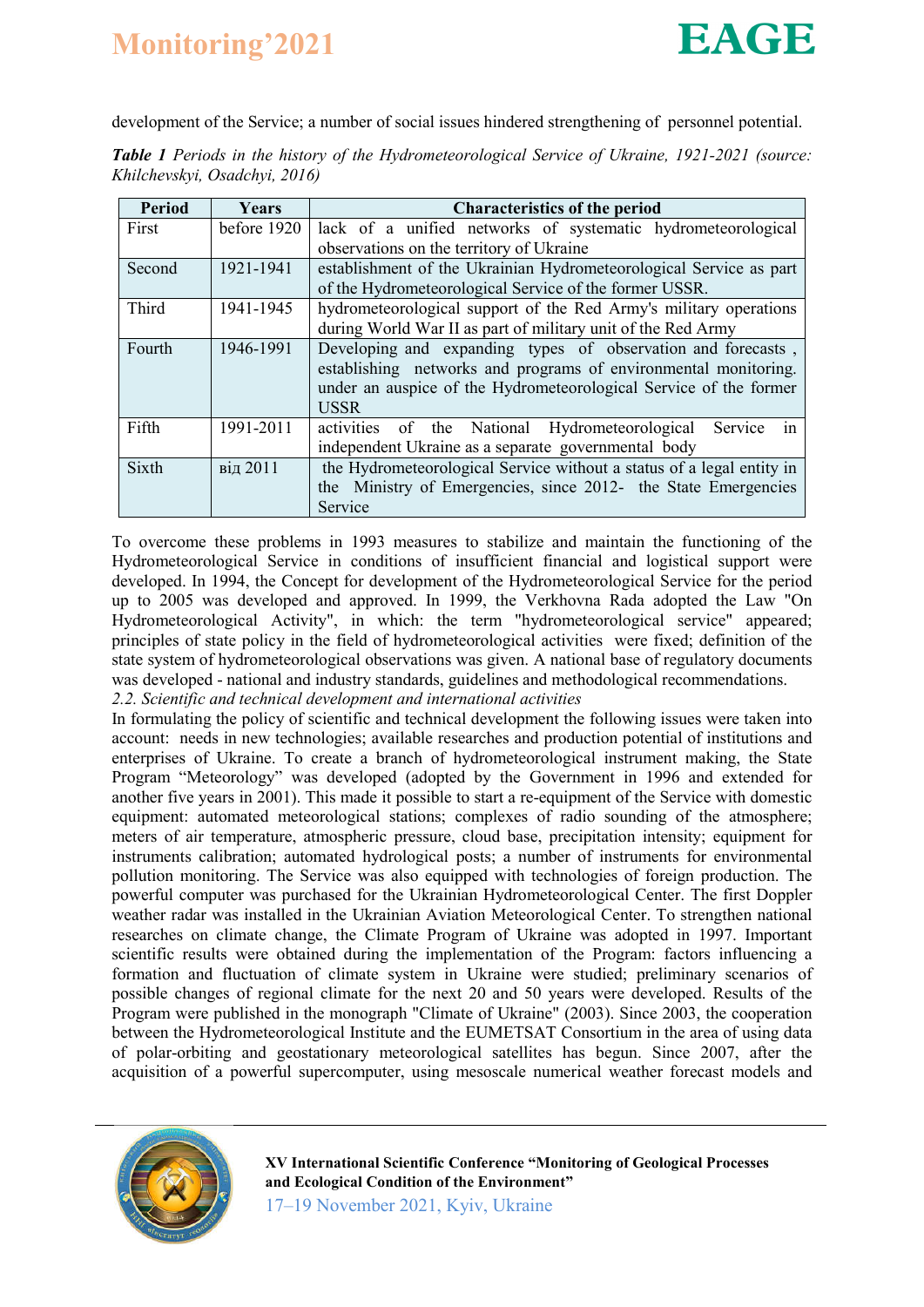



models for forecasting wind-wave processes in the Black and Azov Seas has been begun. The Hydrometeorological Service has also paid great attention to international activities, especially the participation in WMO programs and projects. Ukraine has been a founding and member of this international organization since 1948. The Hydrometeorological Service has fulfilled country's obligations on the international exchange of meteorological data. A number of Ukrainian stations are part of the Global Climate Observing System. Ukrainian participants have worked actively in the all WMO technical commissions. Particular attention has paid to participation in WMO regional projects aimed at the development of hydrometeorological services from Eastern and South-Eastern Europe. *2.3. Current structure of the Hydrometeorological Service of Ukraine* 



*Figure Structure of hydrometeorological organizations as of January, 2021(source: Osadchyi et al., 2021).*

The structure of the Hydrometeorological Service is presented in the Figure. Since 2011 the leading role of the Ukrainian Hydrometeorological Center has significantly increased. This Centre manages on operational issues other 25 organizations with status of a legal entity - the planning and control of implementation of plans and programs of observations and forecasting. Director of the Center M.I. Kulbida was appointed the Permanent Representative of Ukraine to WMO. The Ukrainian Hydrometeorological Institute (director V.I. Osadchyi) is the only one scientific organization tasked with providing scientific support to all areas of hydrometeorological activities. About 4200 employees work in the Hydrometeorological Service. In 2014, Russia annexed the Crimean peninsula, also provoked hostilities in the East of Ukraine. In connection with which part of the Ukrainian territory is currently uncontrolled by the Ukrainian authorities. As a result, a number of organizations and



XV International Scientific Conference "Monitoring of Geological Processes and Ecological Condition of the Environment" 17–19 November 2021, Kyiv, Ukraine